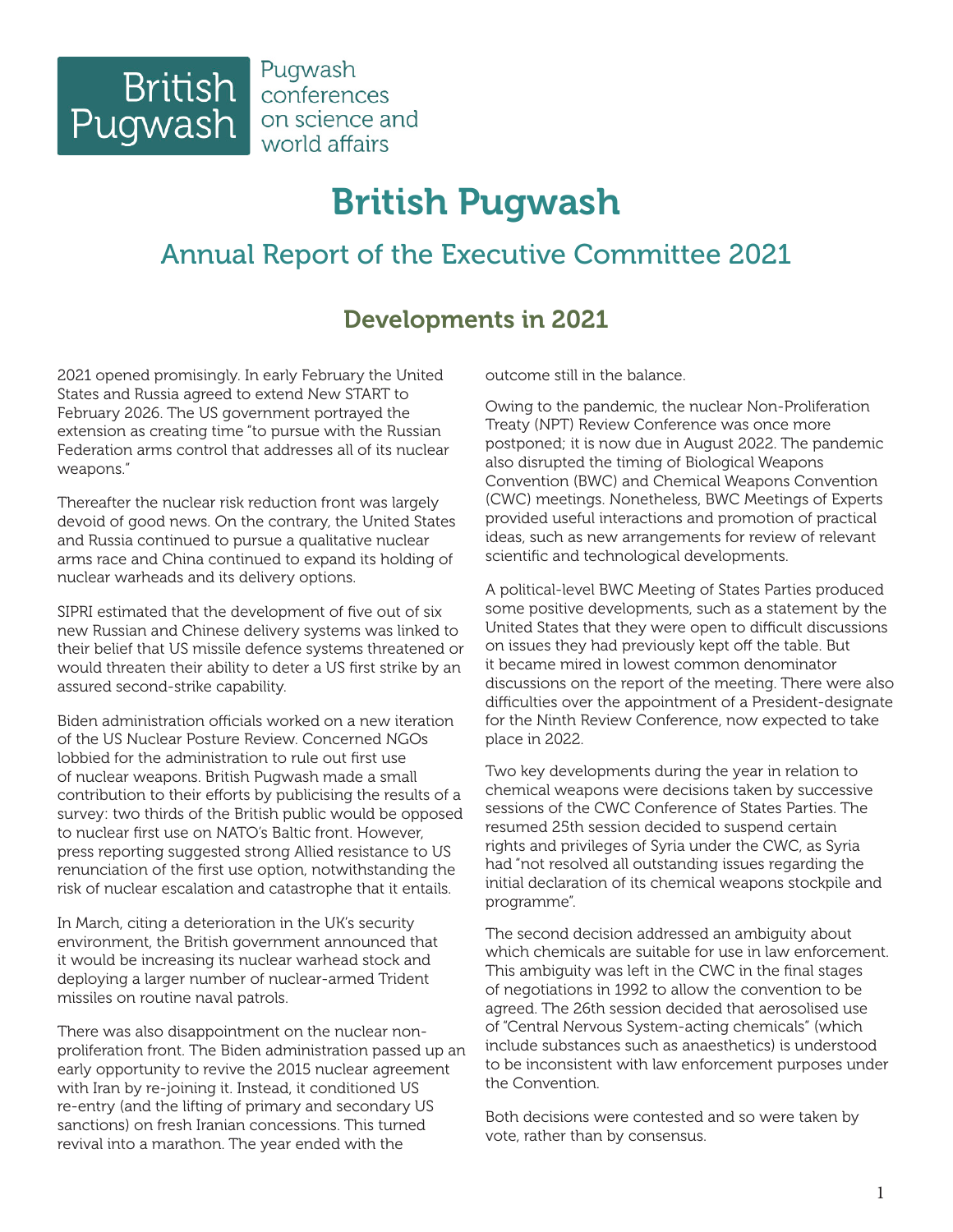# **Projects**

#### Trident and the Integrated Review

In March, British Pugwash released a public statement noting our concern about the UK Government's decisions, announced in the Integrated Review of Security, Defence, Development and Foreign Policy, to increase the UK's stockpile of nuclear warheads and no longer to reveal the number of these weapons that will be kept operational.

British Pugwash also endorsed the analysis of the Arms Control Association, in its article titled 'The UK's Nuclear U-Turn', which can be found at: https://tinyurl. com/3rdfzvp5

#### Trident and Climate Change

In July, British Pugwash published new research about the potential impacts of climate change on the UK's nuclear weapons infrastructure. The report was produced by Bournemouth University's Dr Sally Brown and overseen by a small team from the British Pugwash Executive Committee.

It considers how four coastal sites, essential to the replacement and delivery of the Trident nuclear-armed submarine system, might be challenged by sea-level rise and flooding. It also looks at opportunities to reduce flood risk through adaption, such as the raising of docks.

#### Nuclear First Use and Public Opinion

In October, British Pugwash released new research on UK public attitudes to 'first use' nuclear weapons policies in the NATO-Russia context, with the hope of informing ongoing policy discussions within NATO and the US under Biden's leadership. The British Pugwash Chairman later reflected on the findings of this research in an article for the Bulletin of the Atomic Scientists - online via https://tinyurl.com/2vr6t84c

Earlier in the year, British Pugwash also convened, in cooperation with German Pugwash, a meeting of defence experts to discuss issues around 'first use' and 'sole use' of nuclear weapons.

#### Current and Near-Future Missile Defence

In November, British Pugwash published a study from Harry Spencer, a postgraduate scholar at University of Birmingham, which addresses the capabilities and effectiveness of current and near-future missile defence against traditional and hypersonic missiles.

Harry also tested out his ideas earlier in the year, at the British Pugwash post-AGM Lecture (more below).

The report, and reflections on it from the Executive Committee, can be found online at https://tinyurl.com/ yc22hzbv

#### Student/Young Pugwash UK

2021 was another productive year for Student/Young Pugwash (SYP) UK.

SYP UK's lead initiative - the Project on Ethical Science - hosted a series of events on topics as diverse as bioethics, ethical careers in STEM, developments in drone warfare, and co-organised an investigative journalism training session with the Campaign to Stop Killer Robots. These events were complemented by a number of multimedia interviews with leading figures from the world of science, including Lord Martin Rees (the Astronomer Royal), Dame Ottoline Leyser (Head of UK Research & Innovation) and Behnam Taebi (Professor of Energy & Climate Ethics).

SYP continued to engage with the traditional Pugwash topics of peace and disarmament, hosting a series of 'Peace Workshops' in March. These online events brought together researchers and policy practitioners to discuss opportunities for international co-operation, on the topics of 'Russia and the West', 'Cyber & Digital Warfare', the 'Nuclear Ban Treaty', and '21st Century Arms Control'. The keynote talk was given by Dr Lassina Zerbo, then the Chief Executive of the Comprehensive Nuclear-Test-Ban Treaty Organisation.

Alongside representatives at Oxford, Warwick, KCL, SOAS, Durham and Aberystwyth, SYP UK was pleased to appoint Emily Faux as its representative at the University of Leeds. SYP UK also strengthened its relationship with the University of Leicester's Third Nuclear Age project and is planning joint events for the future.

#### Report from PeaceJam UK

One of the key and very pleasing initiatives this year has been the development of strong EU and UK Youth Teams. They were created after many conversations where it was agreed that as the PeaceJam conferences' main benefactors are young people, it made sense that decisions on content, structure and programming should come from young people too. This would allow PeaceJam to proudly boast that these conferences were 'for young people, by young people.' Currently we have 8 UK members and 50 members of the wider EU Youth Team, with 25 core members.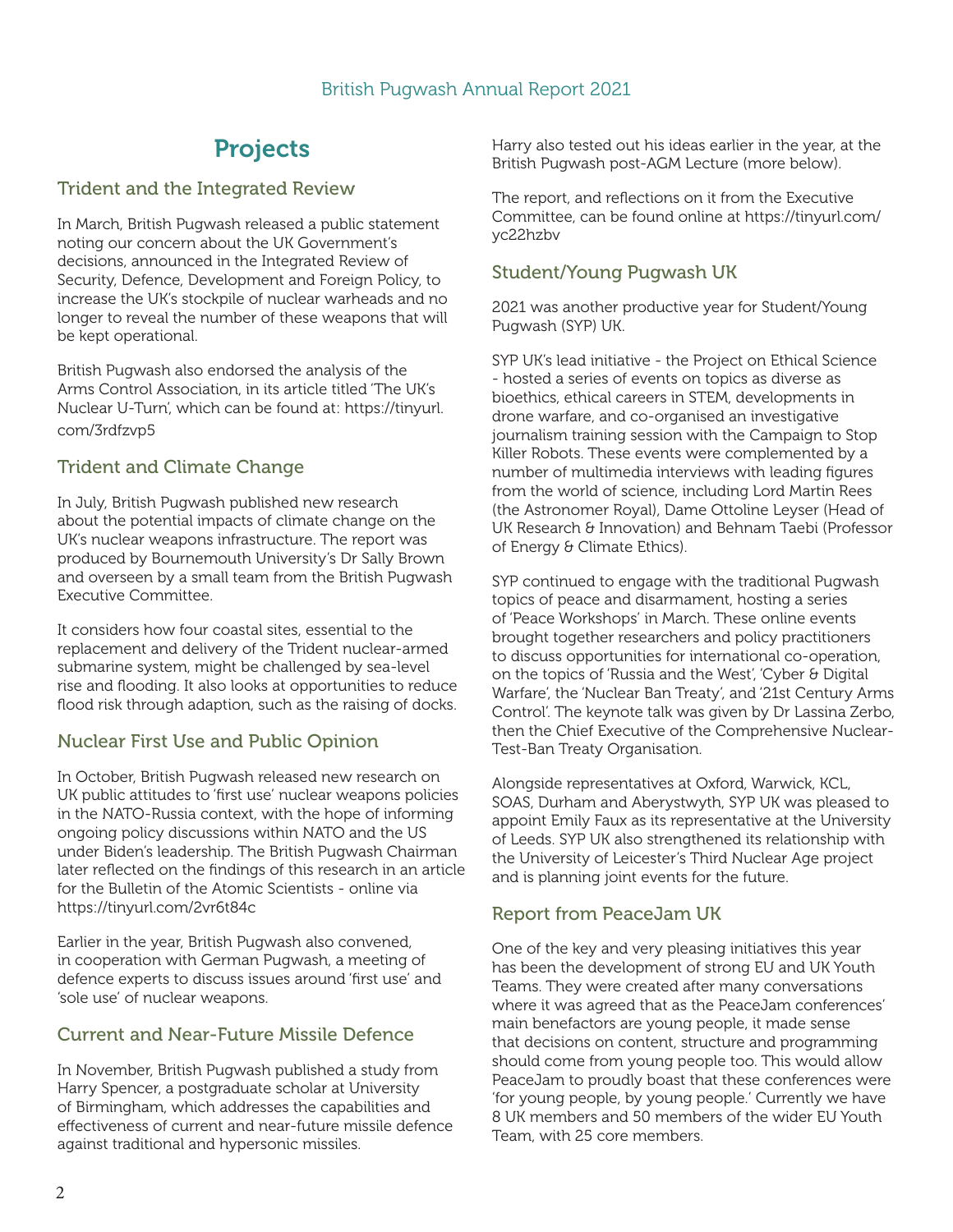Over the past two years, the Covid-19 global pandemic has affected the lives of families, and especially the well being of children. With the enforced move to online education, many young people already facing challenges in their lives, also lacked the digital technology devices and services that would enable them to connect, such as access to broadband internet and laptops, exacerbating the digital divide in education. Schools were also safe spaces that provided children with some sense of security through provision of food, a safe space to interact, speak out and reach out for help.

PeaceJam also believes that the government's narrative that students have 'fallen behind' and will never 'catch up' with some mythical benchmark is demoralising. Our young people need a morale boost and research consistently shows that people are happier when they have a sense of purpose in life and feel socially connected and useful by helping others and making a positive contribution to the world.

To this end we proposed to the Quaker Peace Studies Trust that PeaceJam UK would develop a 'Mentors into Schools' project, whereby university students would receive training to support the PeaceJam programme in educational settings. In particular the mentors would support educators and young people by delivering a short-format session called 'Generation Change' that would boost young people's sense of agency - that each one of them could make a difference in the world. This would be a precursor to encouraging young people to devise and carry out a community-enhancing social change project as part of PeaceJam's 'One Billion Acts of Peace' campaign. Pilots have now started in a number of schools in Yorkshire and the north-east.

Finally, our UK Youth Team put together a very successful online Slam with Stuart Lawrence, brother of the murdered teenager Stephen Lawrence, as keynote speaker. It ran to the usual format of Q&A sessions with the speaker and workshops and we had students from Greece and Romania as well as the UK. It was satisfying to be able to ship out PeaceJam t-shirts to them, using all the stock we had held after a previous Slam was cancelled due to Covid.

Report prepared by Sally Milne, British Pugwash Executive **Committee** 

### Events

#### British Pugwash Lecture (at Hay): Prof. Margaret MacMillan - 'Rolling the Iron Dice'

2021's British Pugwash Lecture at the Hay Festival of Literature and Arts was given by the historian Professor Margaret MacMillan. The talk, chaired by the broadcaster Nik Gowing, was about modern war, its causes, nature and impact, and the continuing search for peace.

Prof. MacMillan drew on her latest book 'War: How Conflict Shaped Us', which examines the historical, cultural and ideological aspects of military conflict, asking probing questions about how integral war is to the human condition.

Video of the lecture is available via a subscription to the Hay Festival's online streaming service: https://tinyurl. com/4pps4ap6

#### OxPeace Conference 2021 - Peace in the Nuclear Era

In June, members of British Pugwash and SYP UK helped organise and spoke at a conference titled 'Peace in the Nuclear Era: threats, treaties and public understanding'. The hosts were the Oxford Network of Peace Studies at University of Oxford.

The conference looked at the present state of nuclear treaties and nuclear capabilities, considered future threats and opportunities for peace, and assessed public attitudes and the role of civil society in determining future directions. Video is available at: https://tinyurl.com/ yckwva6d

#### Post-AGM Lecture: Missile Defence and Strategic Stability in the Hypersonic Age

In September, we held our Annual General Meeting (AGM) followed by a lecture and Q&A with Harry Spencer, a postgraduate scholar at University of Birmingham. Harry spoke about his ongoing research with British Pugwash on missile defence systems, hypersonic missiles and strategic stability. The session influenced Harry's report, published in November, on the same topic.

Video is available at: https://tinyurl.com/3ffjvp3m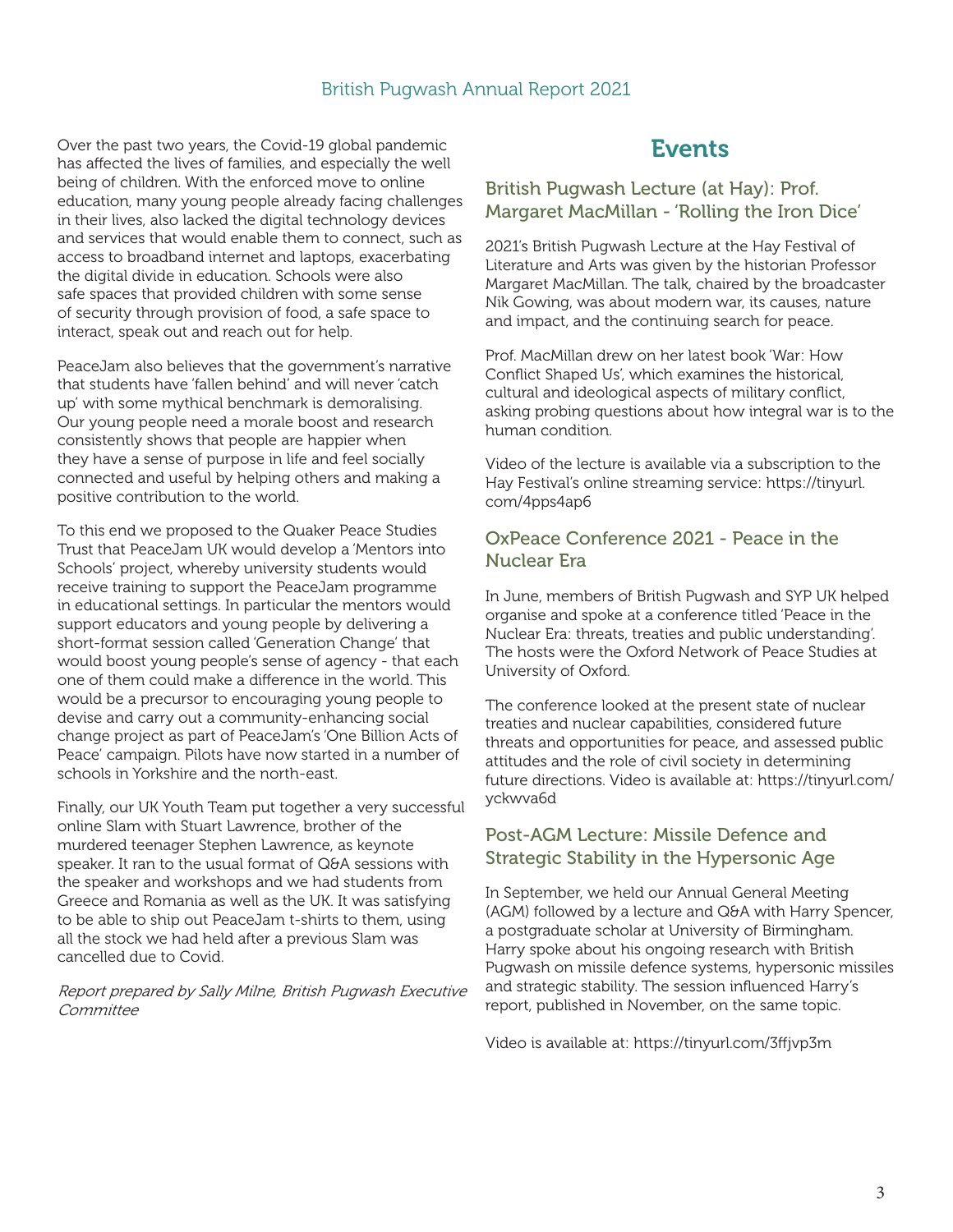#### EuroPugwash workshop on 'Arms Control: Windows of Opportunity'

In late October, members of British Pugwash's Executive Committee participated in a series of discussions on the future of arms control, Russia-West relations, and future Pugwash activities. It was hosted by the Institute for International Studies of the Moscow State Institute of International Relations (MGIMO) and the bulk of participants were made up of representatives of Pugwash Groups in Europe (who periodically meet under the 'EuroPugwash' banner).

It was a hybrid event and British Pugwash was represented in person by Dr Christopher Watson.

#### Robot wars? Current and future challenges posed by drones and lethal autonomous weapons

In November, British Pugwash and SYP UK's Project on Ethical Science co-hosted a panel discussion on the technical, ethical and political challenges posed by drone warfare and lethal autonomous weapons ('Killer Robots').

The speakers were, Dr Peter Burt, Researcher at Drone Wars UK, Dr Ingvild Bode, Principle Investigator of the 'AutoNorms' project, and Professor Christian Ememark, University of Southampton. The moderator was SYP UK's Jeanne Frebault, a Physics student at King's College London.

Video can be found: https://tinyurl.com/mptv54rs

# British Pugwash developments

Membership growth

In 2021 British Pugwash gained 16 new members, with 12 of these being in the student or Under 30s category.

#### New Executive Committee member

In 2021, we were pleased to re-appoint to British Pugwash's Executive Committee: Professor David Caplin, Distinguished Research Fellow in the Department of Physics at Imperial College London.